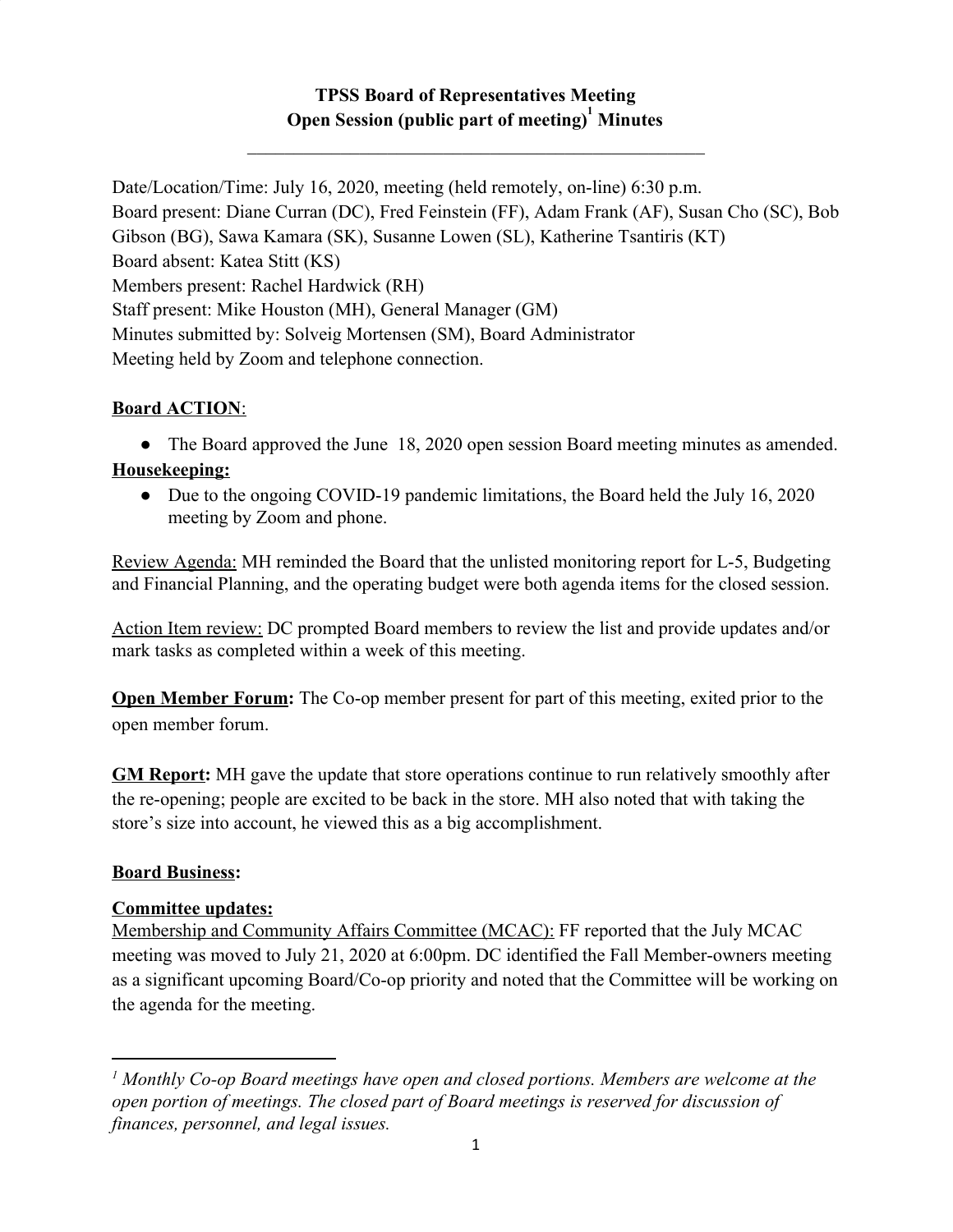Nomination Committee: The Board discussed an item on the Topical Calendar: Board assignments for Elections. The Board decided to add this as a Topical Calendar item for September and noted how in years past a non-member was invited to participate in the vote count. SK, MH, and the Board discussed the nominations election solicitation announcement and how the included cut off date has to come before November 19th 2020, the final date for votes to be tallied. SK confirmed that the Nominations Committee will be providing materials for the Co-op's website soon. The Board also discussed the protocol and courtesy of soliciting people who had run for the Board in the past.

Policy Committee: No report for this meeting.

Personnel Committee: No report for this meeting.

Board Development Committee: No report for this meeting.

DC suggested that SC, KT, and she make a recommendation through email re: which remote meeting platform should be purchased for the Board and committee meetings.

7:00 pm meeting adjourned

### Board Representatives' Committee Memberships:

Membership and Community Affairs Committee: FF, SK, BG, DC (FF Chair) Audit and Finance Committee: AF, SC, BG, KT (AF Chair) Personnel Committee: DC, SK, KS (DC Chair) Policy Committee: SC, AF, KT (SC Chair) Nominations Committee: SK, FF, BG (SK Chair) Junction Committee: FF, SK, KS (FF Chair) Expansion Committee: AF, SC, SL (AF Chair) Board Development Committee: DC, AF (chair position shared)

#### **Term 2019-2020 Meeting Attendance:**

|           | Dec    | Jan    | Feb    | Mar    | April  | May    | June   | July   |
|-----------|--------|--------|--------|--------|--------|--------|--------|--------|
| Cho       | $\ast$ | $\ast$ | $\ast$ | $\ast$ | $\ast$ | $\ast$ | $\ast$ | $\ast$ |
| Curran    | $\ast$ | Ex     | *      | $\ast$ | $\ast$ | $\ast$ | $\ast$ | $\ast$ |
| Feinstein | $\ast$ | $\ast$ | Ex     | *      | $\ast$ | $\ast$ | *      | *      |
| Frank     | Ex     | $\ast$ | *      | $\ast$ | $\ast$ | $\ast$ | $\ast$ | $\ast$ |
| Gibson    | $\ast$ | $\ast$ | $\ast$ | *      | $\ast$ | $\ast$ | $\ast$ | $\ast$ |
| Kamara    | $\ast$ | $\ast$ | *      | *      | $\ast$ | $\ast$ | *      | *      |